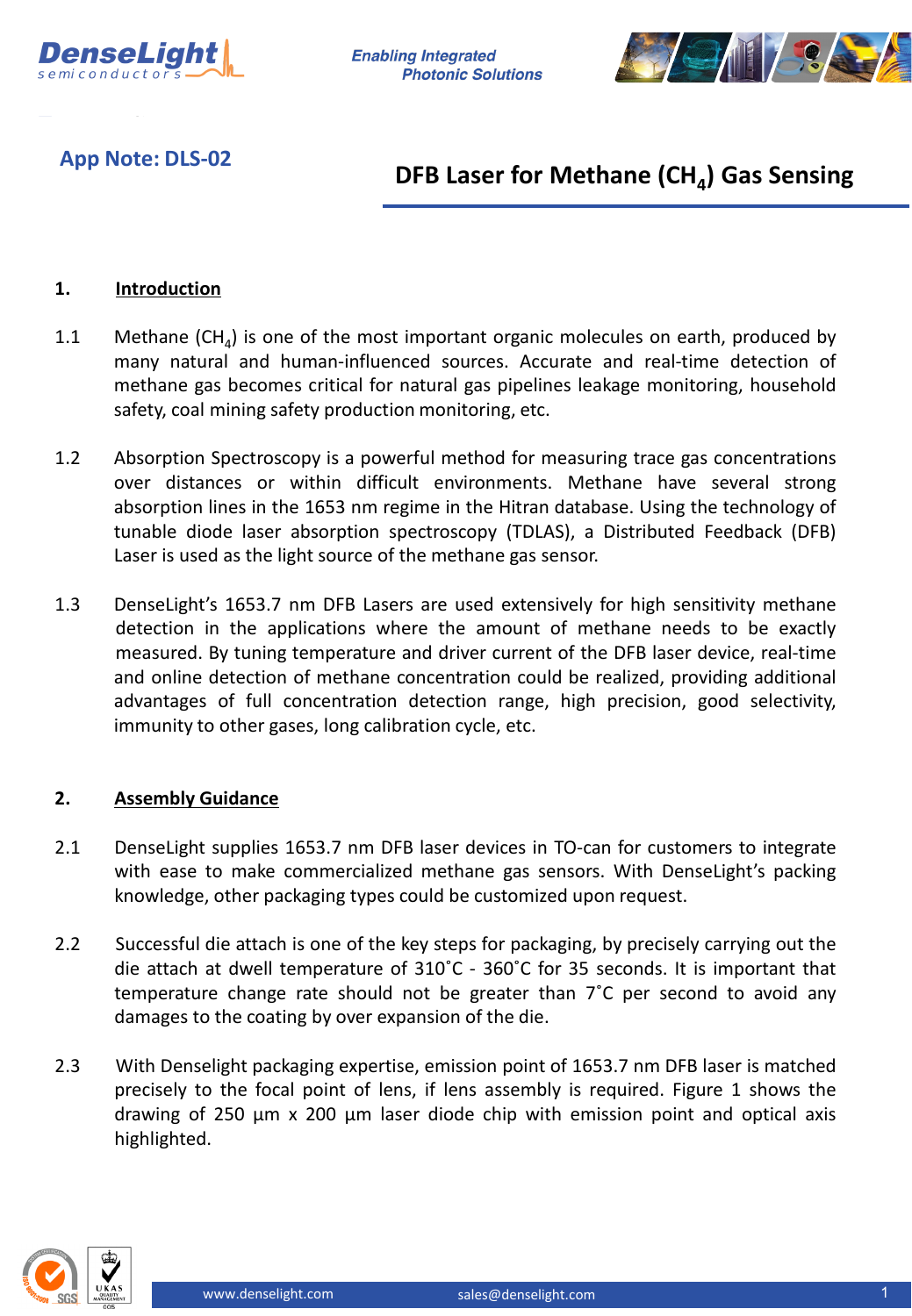



Figure 1: Drawing of 250 µm x 200 µm laser diode chip with emission point and optical axis

### **3. Laser Device Testing Tips**

- 3.1 It is important to carry out verification test on the DFB laser device performance with the correct setup at chip on submount (COS) as well as packaged TO-can. Figure 2 shows a recommended verification test setup for TO-can. It is recommended to use an Integrating Sphere to measure power, otherwise, lower power might be observed due to incomplete capture of the light, hence the power measured may not be accurate.
- 3.2 To optimize the testing with simulated end use applications, good heatsinking of the TO-header is necessary by thermally contacting the TO-header to a suitable heatsink, as illustrated in Figure 2. The wavelength tuning range might be significantly narrowed without adequate heatsinking.



Figure 2: Illustrative testing set-up for 1653nm DFB device packaged in TO-can

#### **4. Optimizing Lasing Performance**

4.1 To achieve the desired performance of 1653.7 nm DFB laser, *i.e.*, minimum output power & side mode suppression ratio (SMSR), it is compulsory to drive the device under the operation conditions specified in DenseLight's data sheet.